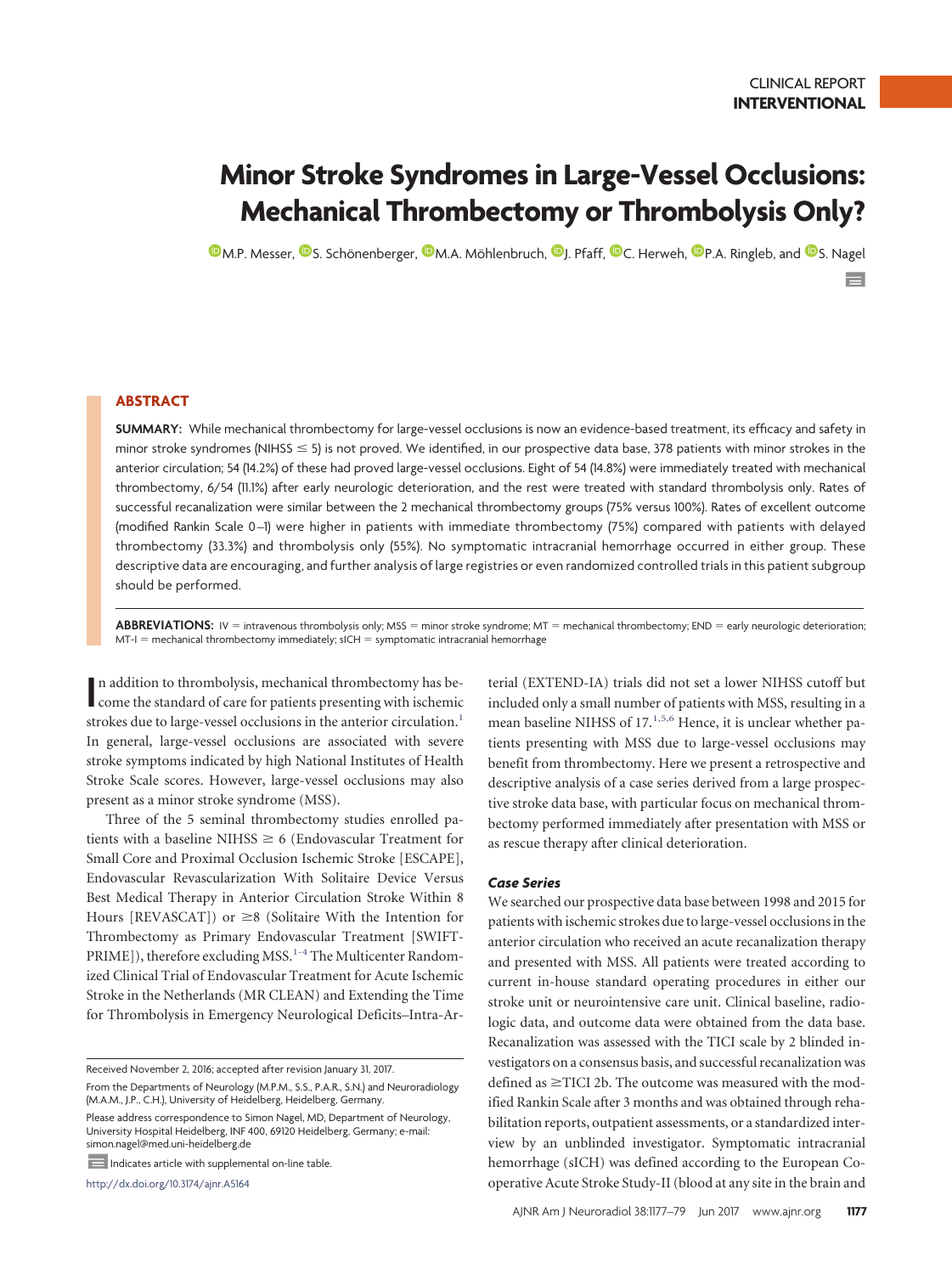<span id="page-1-0"></span>

**FIG 1.** Flow chart of the patient inclusion criteria, indicating how patients were selected for the case series.

clinical deterioration with an increase in the NIHSS score of at least 4 points compared with the lowest value within the first 7 days or any intracranial hemorrhage leading to death).<sup>7</sup> Early neurologic deterioration (END) was defined as an increase of the NIHSS of  $\geq$ 4 points within the first 24 hours. Patients with MSS with occlusions of the internal carotid artery and the M1 and M2 segments of the middle cerebral artery were divided into 3 groups: patients who received mechanical thrombectomy immediately (MT-I) or mechanical thrombectomy after early neurologic deterioration (MT-END) or intravenous thrombolysis only (IV). Due to the small sample size and the explorative and descriptive nature of the data, no statistical analysis was performed and data were presented either as frequencies, mean  $\pm$  SD for continuous data, or median with range for ordinal data.

Of 2213 patients in our recanalization data base with ischemic strokes in the anterior circulation, we identified 378 (17.1%) with MSS [\(Fig 1\)](#page-1-0). Of those, 250 (66%) had an excellent outcome (mRS 0 –1) and sICH occurred in 9 (2.4%). One-hundred eighty-one of the patients with MSS (47.9%) underwent either CT or MR angiography. Of those, 54 (29.8%) patients had a large-vessel occlusion (ICA, M1, or M2) and 14 (7.7%) had an occlusion of the distal ICA or combined ICA/M1 occlusions and 18 (9.9%) had an M1 occlusion. Eight of 54 (14.8%) were initially treated with thrombectomy (MT-I); 6/54 (11.1%), after deterioration (MT-END); and 40/54 (74%), with thrombolysis only (IV). Of these IV patients, another 3 experienced END and no thrombectomy was performed. Clinical baseline characteristics were similar in all

groups. The On-line Table shows all relevant parameters. Neither onset-to-earliest treatment nor door-to-needle time was considerably different among the groups, but mean door-to-vessel time was much shorter in MT-I compared with MT-END (207  $\pm$  144 versus 663  $\pm$  534 minutes) for obvious reasons. The median NIHSS was lower in MT-I at baseline and before thrombectomy (2 versus 4 and 4 versus 14). All (22/57) M2 occlusions were in the IV group. Three patients in the MT-I group did not receive thrombolysis, whereas all patients in the MT-END group were initially treated with thrombolysis. Acute carotid artery stent placement was performed in 50% of patients in each MT group. Rates of successful recanalization were very similar between the MT-I and the MT-END groups (75% versus 100%). In only 22.5% (9/40) of patients receiving IV thrombolysis was follow-up MR vessel imaging performed. Of those, only 44.4 (4/9) showed signs of recanalization on MRA. MRA, however, is not comparable with a cerebral angiography.

No changes regarding the site and extent of occlusion were seen between the initial imaging and the endovascular treatment. Rates of excellent outcome (modified Rankin Scale 0-1) were highest in patients with MT-I (75%) compared with the other groups (MT-END, 33.3%; IV, 55%). Excluding the M2 occlusions, thrombolysis accounted for an excellent functional outcome of merely 39%, similar to MT-END with 33%, but again in contrast to MT-I with 75%. No sICH occurred in any group. In total, only 2 treated patients with MSS died within 3 months.

### **DISCUSSION**

Patients presenting with MSS usually have a high chance of excellent outcome.<sup>[8](#page-2-5)</sup> However, patients with MSS and largevessel occlusions have a less favorable outcome than patients presenting with MSS without these major vessel occlusions.<sup>[8,](#page-2-5)[9](#page-2-6)</sup> In our case series, we found that patients with MSS and largevessel occlusions had, if immediately treated with MT, slightly better outcomes compared with patients with MSS who were only thrombolyzed (75% [MT-I] versus 66% for all our patients with MSS or 55% for those with MSS with large-vessel occlusions). Delaying mechanical thrombectomy until neurologic deterioration seemed to lower the beneficial effect, with a rate of excellent outcome of only 33.3%. The functional outcome of patients in the MT-I group was also very similar to that described in a previous report of patients with MSS presenting without large vessel occlusion who had been treated with IV only.<sup>[9](#page-2-6)</sup> In contrast, a meta-analysis of the 5 seminal thrombectomy studies did not show a significant effect in patients with NIHSS  $\leq 10$  $\leq 10$  $\leq 10$ .<sup>1</sup> However, few patients with NIHSS  $\leq 10$  were analyzed. Considering that there was a high fraction (55%, 22/40) of M2 occlusions in the IV group whereas all occlusions in the MT groups were located in the ICA or M1, the efficacy of thrombectomy may be even higher. According to our data, the rates of excellent outcomes were then the following: 75% (MT-I), 33% (MT-END), and 39% (IV). Clearly, in this series, the more recent use of (immediate) thrombectomy compared with thrombolysis alone was dependent on the increased availability and performance of thrombectomy since the introduction of modern stent retrievers (all our patients undergoing MT